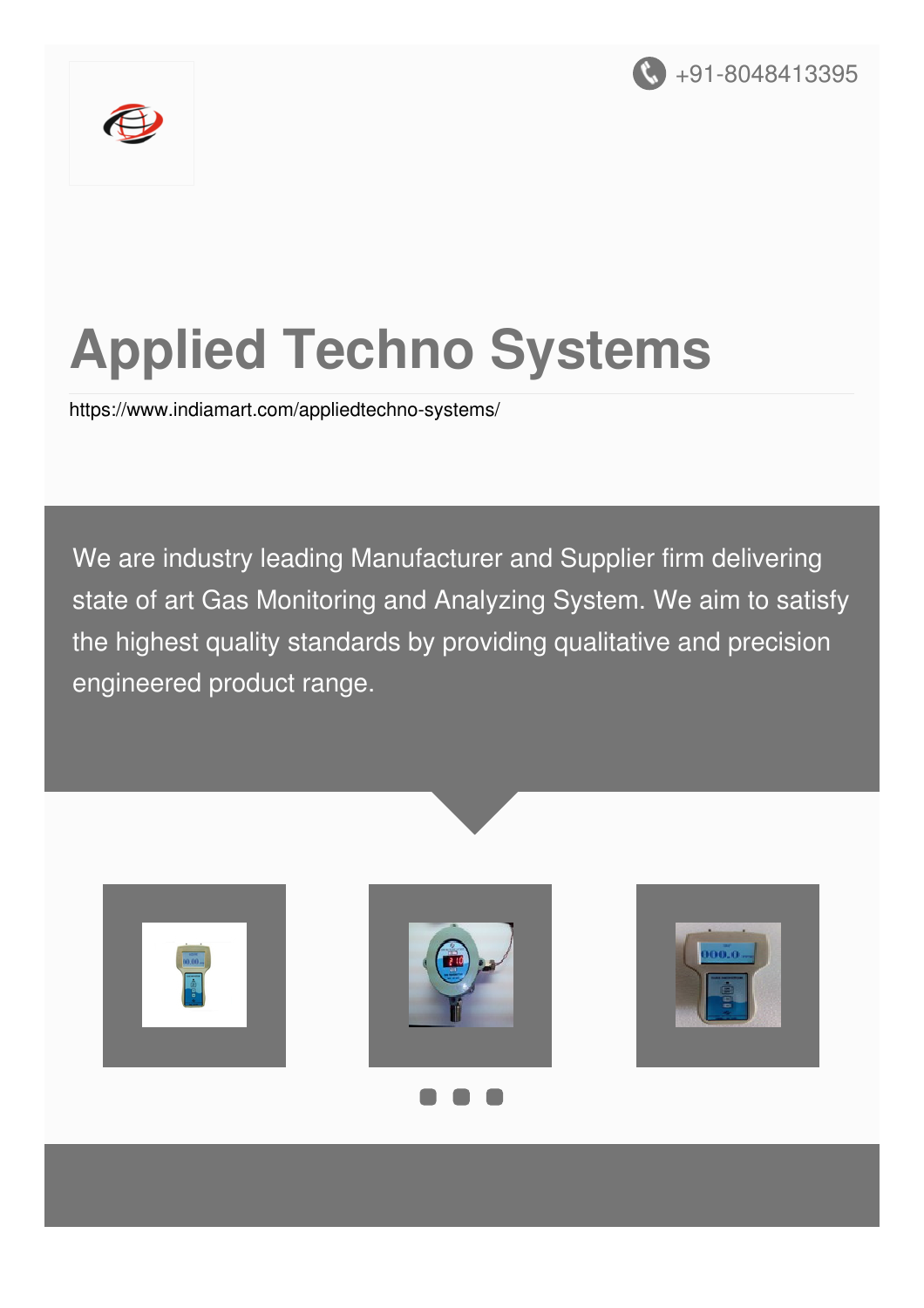#### About Us

Established in the year **2006, Applied Techno Systems** is one of the most named Manufacturer and Supplier firms offering the strong foothold in the form of superior quality Gas Monitoring and Analyzing System. Our quality compliant business practices make us able to garner the soaring the client needs with best in class range of Gas Monitor, Fixed Gas Monitoring Systems and Gas Sensor Transmitter. On the grounds of the advantageous properties of wide analysis range, user-friendly operation, reliable results, precision engineered design, smooth functioning, reliable performance and extended service life of our products we are delivering the results right way. In addition to this, we provide best in class and cost-efficient Calibration Services.

Furthermore, our performance is supported by the dedication and attention of our service engineers who are prepared to manifest quality compliance and up-to-date awareness.The effectiveness of our products depends on the vigorous efforts of our research team put collectively to satisfy the varying client needs. Moreover, we handle our business with the favorable management of collegial work where our business analysis and analysis outputs are amalgamated into an innovative product design produced at our modernized production base. Moreover, our necessary and client oriented industry planning methods are the key to our accelerated progress, which makes us capable of overseeing the potential of successful growth.

#### **For more information, please visit**

<https://www.indiamart.com/appliedtechno-systems/profile.html>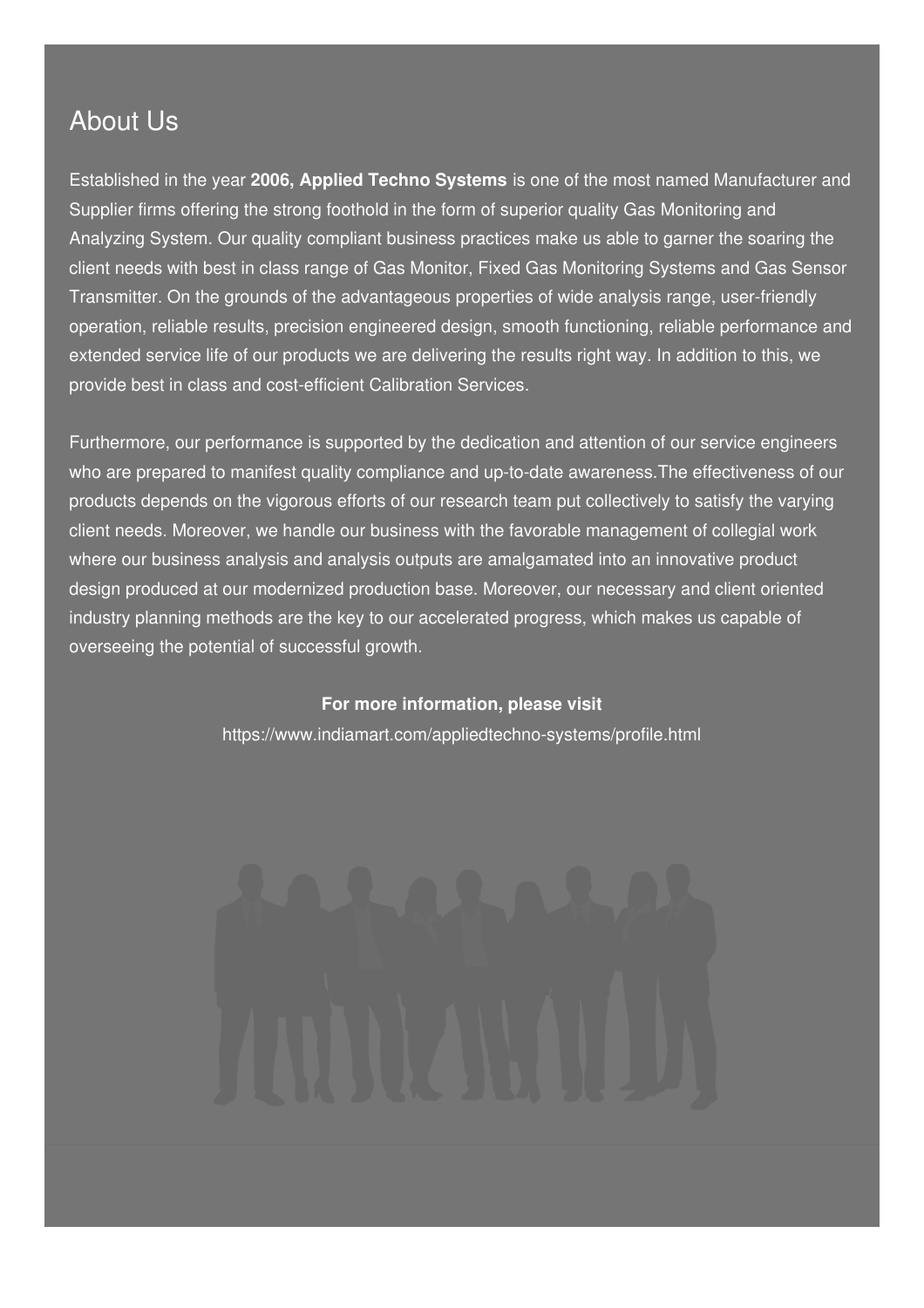#### PORTABLE GAS MONITORS



Portable Ozone Gas Leak Detector



Portable Nitrogen Gas Leak Detector



Portable Multi Gas Leak Monitor



Portable Multi Gas Leak Detector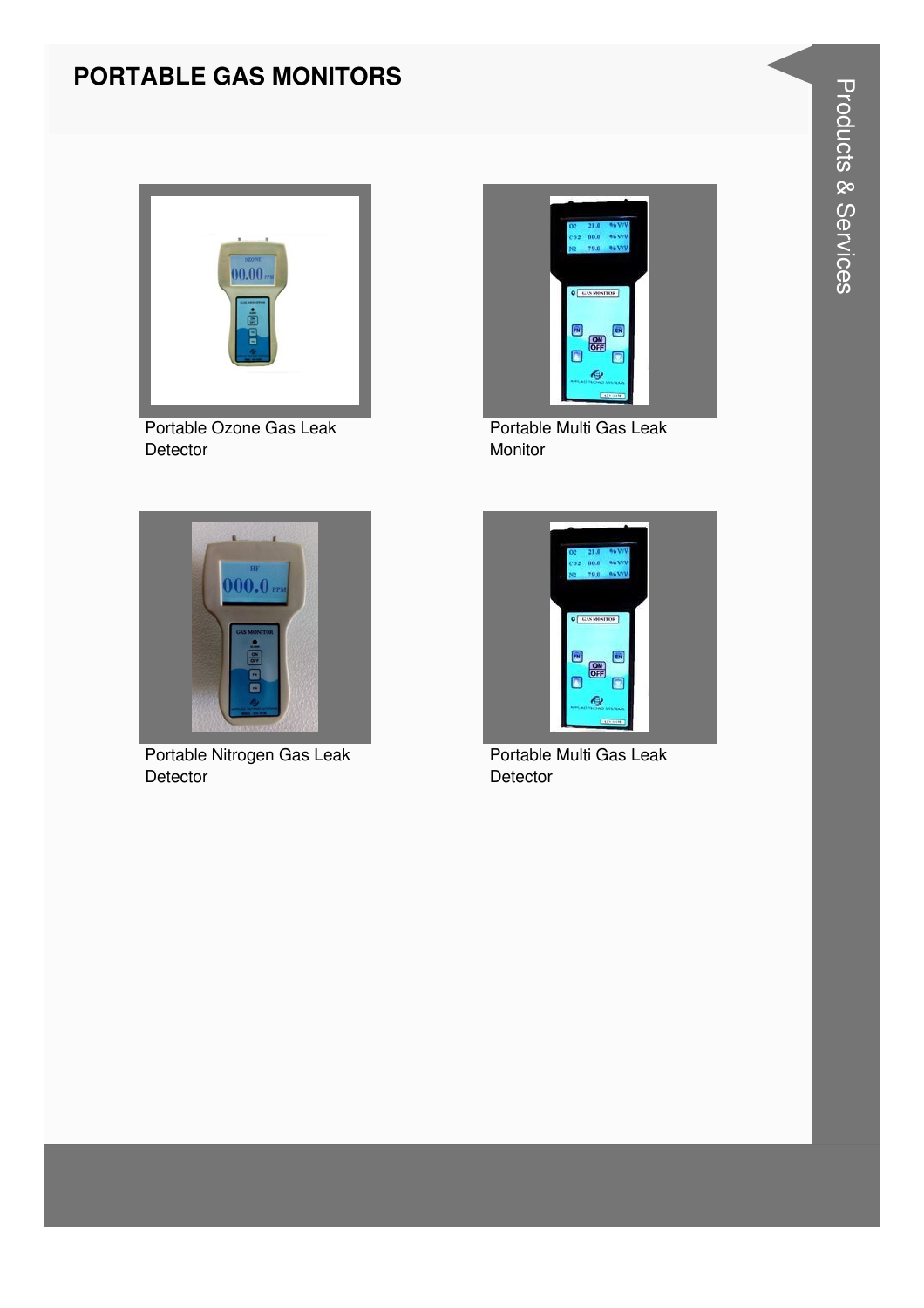#### **GAS SENSOR TRANSMITTER**



Combustible Gas Sensor



**LEL Sensor** 



Gas Leak Detector



**LEL Gas sensor Transmitter**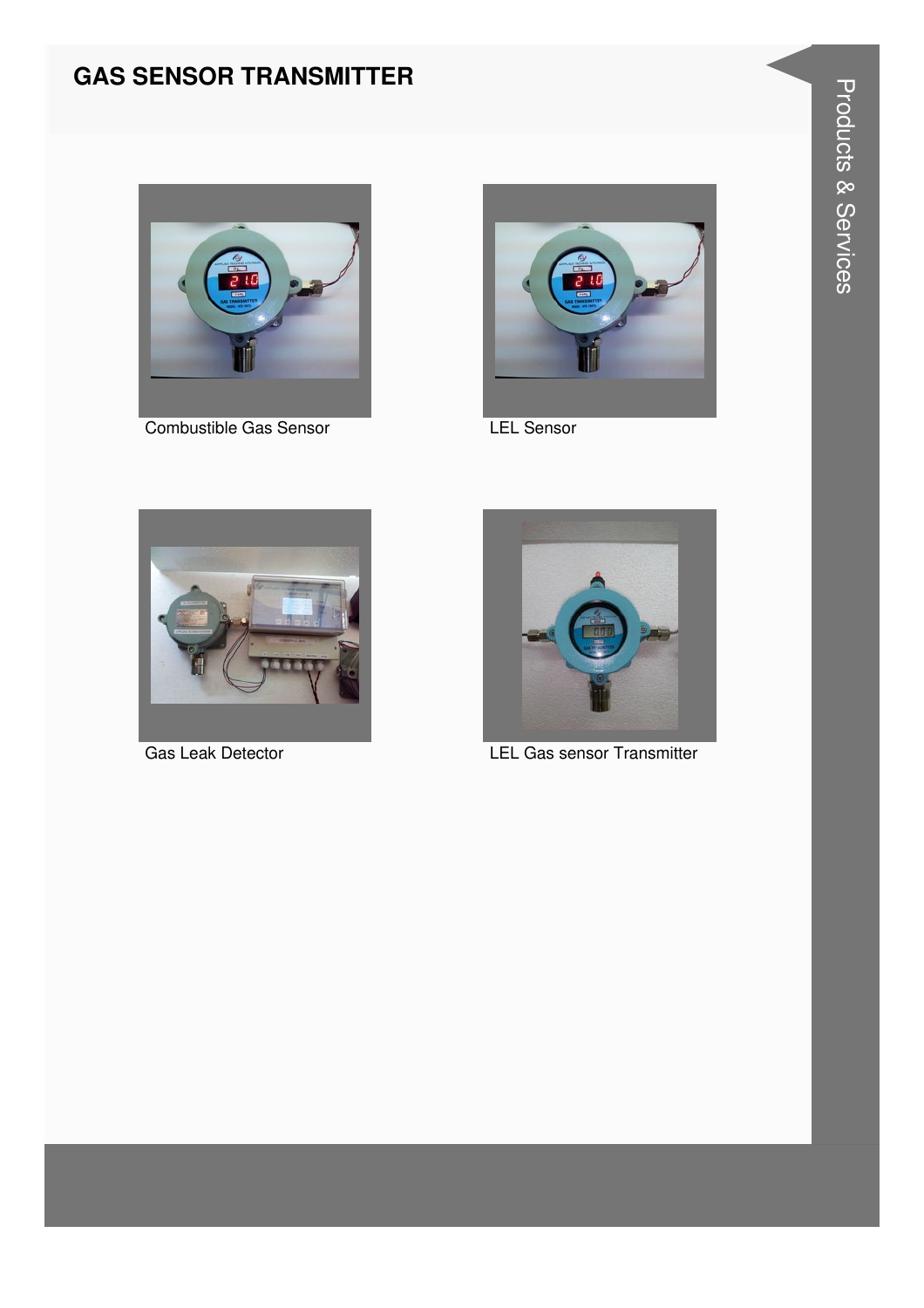#### **GAS LEAK DETECTORS**



Portable HF Gas Leak detector



Portable Formaldehyde Gas Leak Monitor



Portable Formaldehyde Gas Leak Detector



Portable Hydrogen Gas Leak Monitor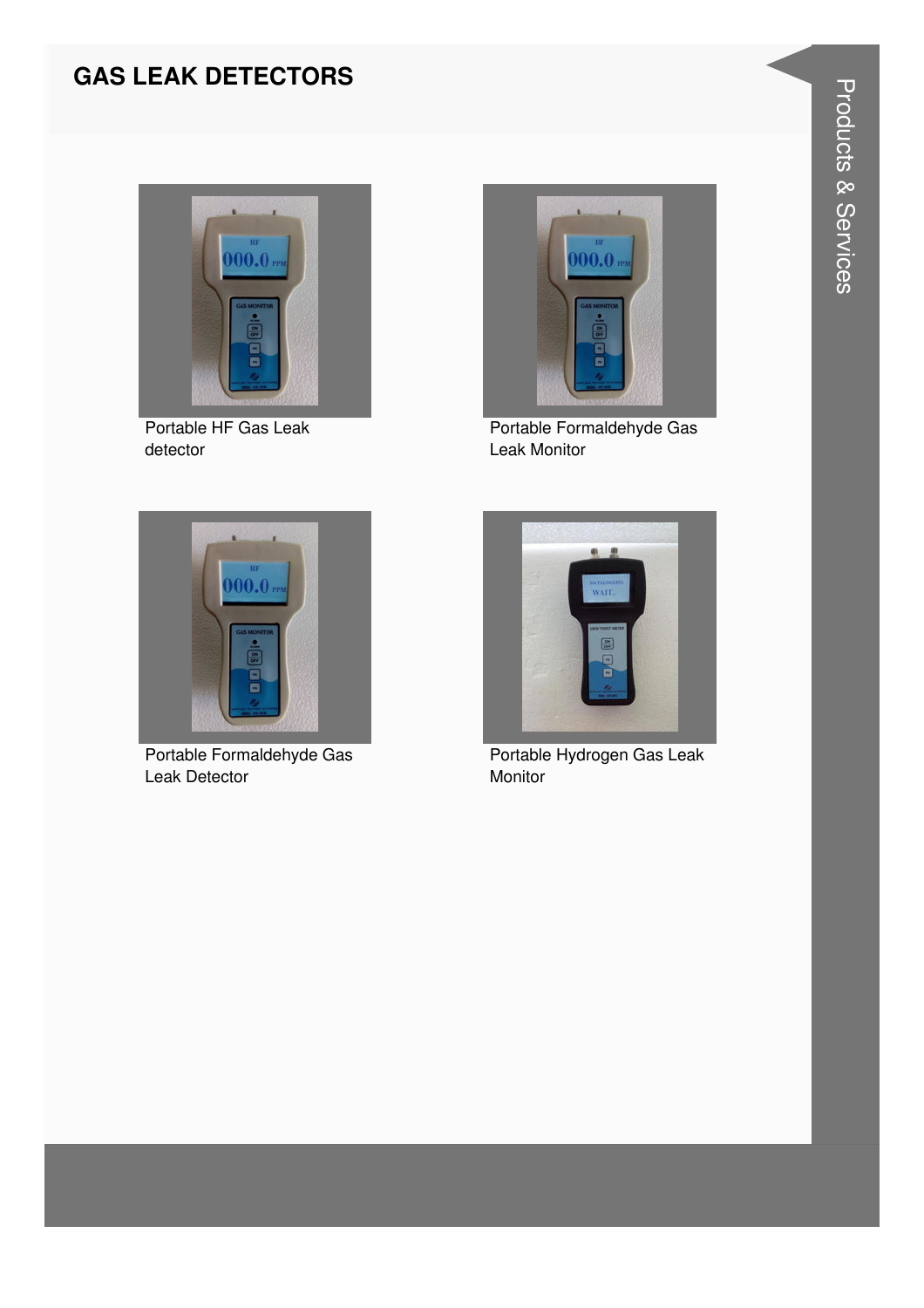### **CONTINUOUS GAS ANALYSER**



Continuous Gas Analyzer



Online SOx Gas Analyzer



**Online Gas Analyzer** 



**Stack Gas Analyser**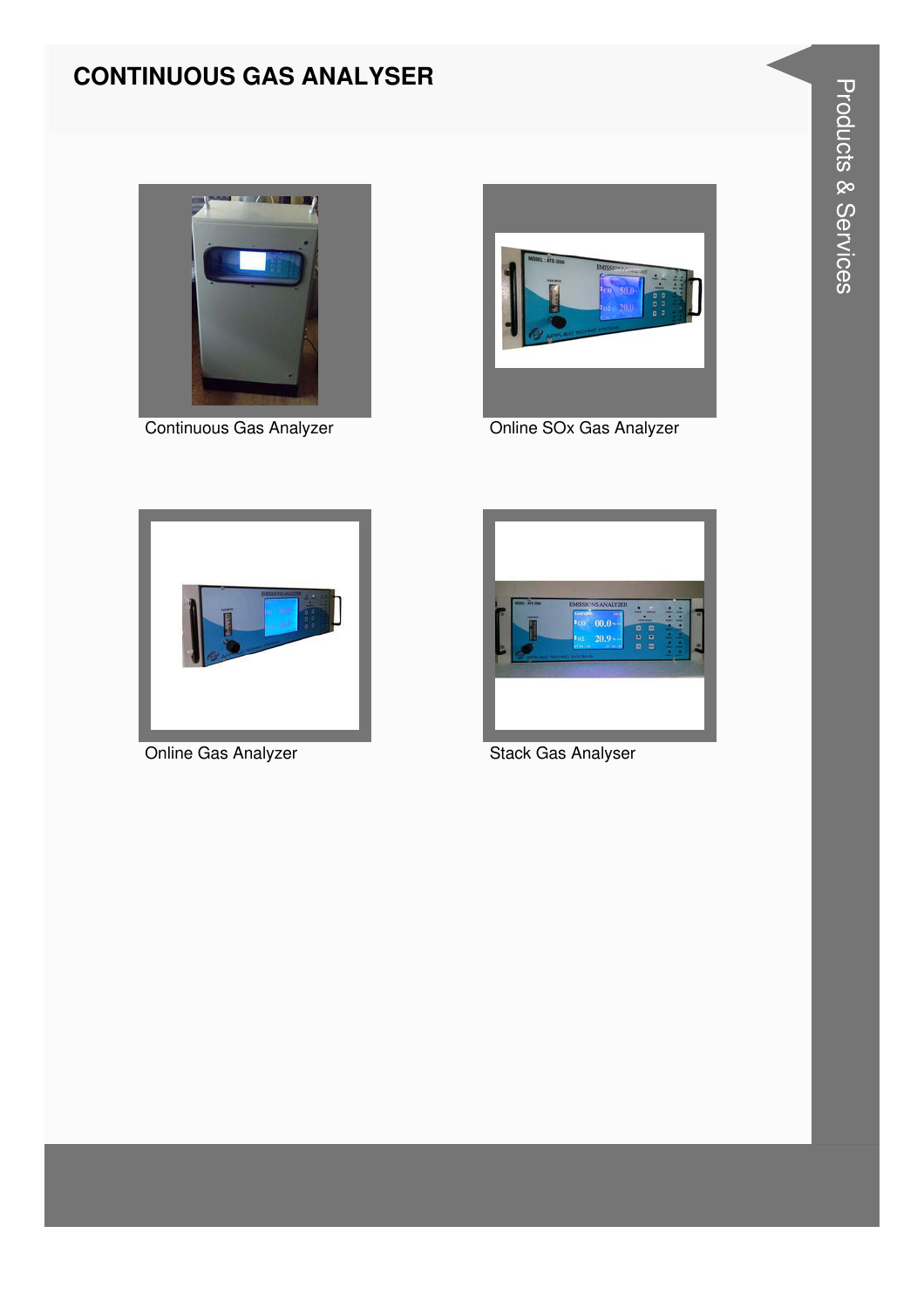#### **DEW POINT METER**





Portable Dew Point Meter **Portable Dew Point Meter** Portable Dew Point Meter





Portable Dew Point Monitor **Handheld Dew Point Meter**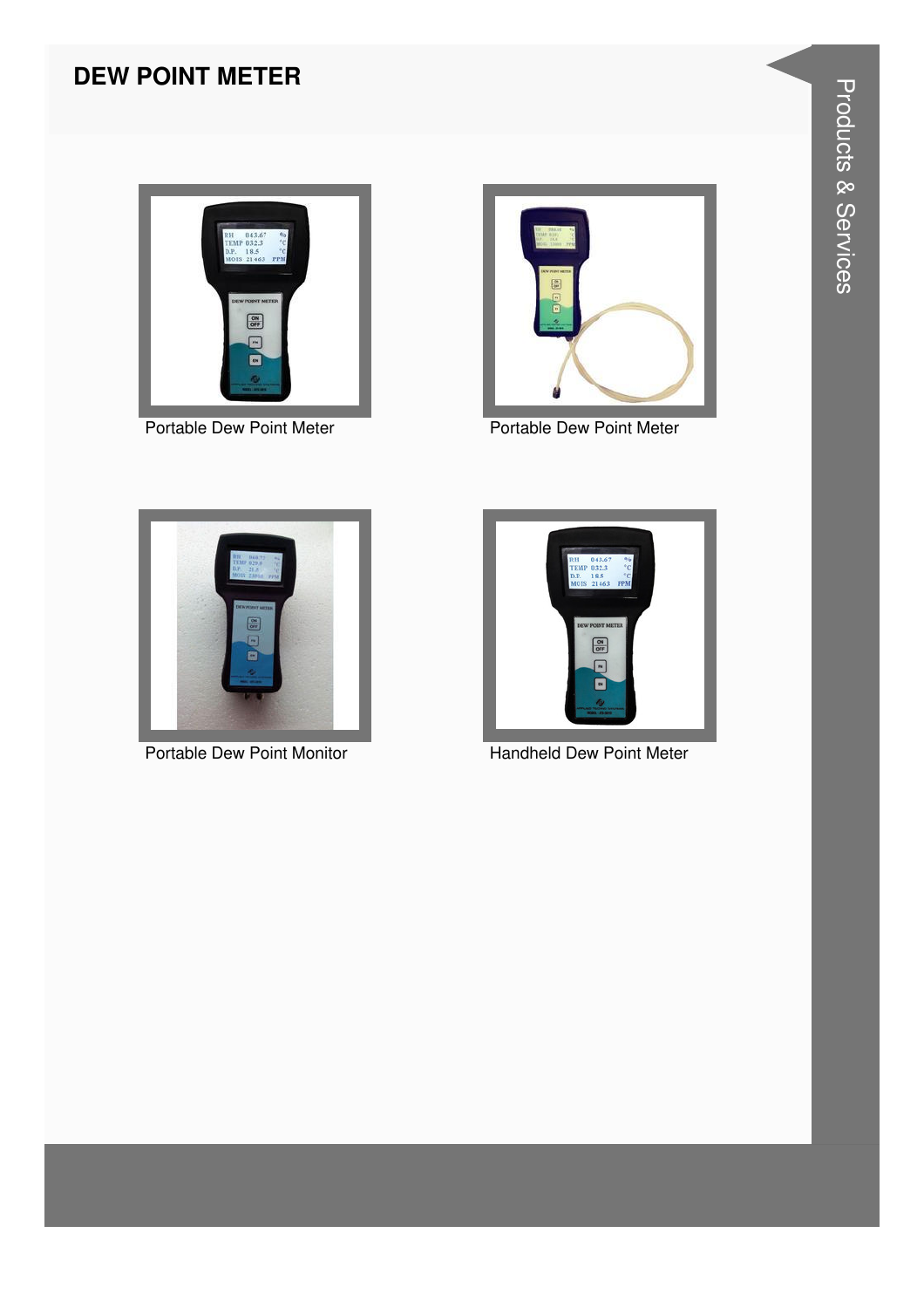#### **PORTABLE GAS ANALYSER**



Portable Gas Leak Detector/Monitor



Flue Gas Analyser



**Hydrogen Purity Analyser** 



Portable Gas Analyzer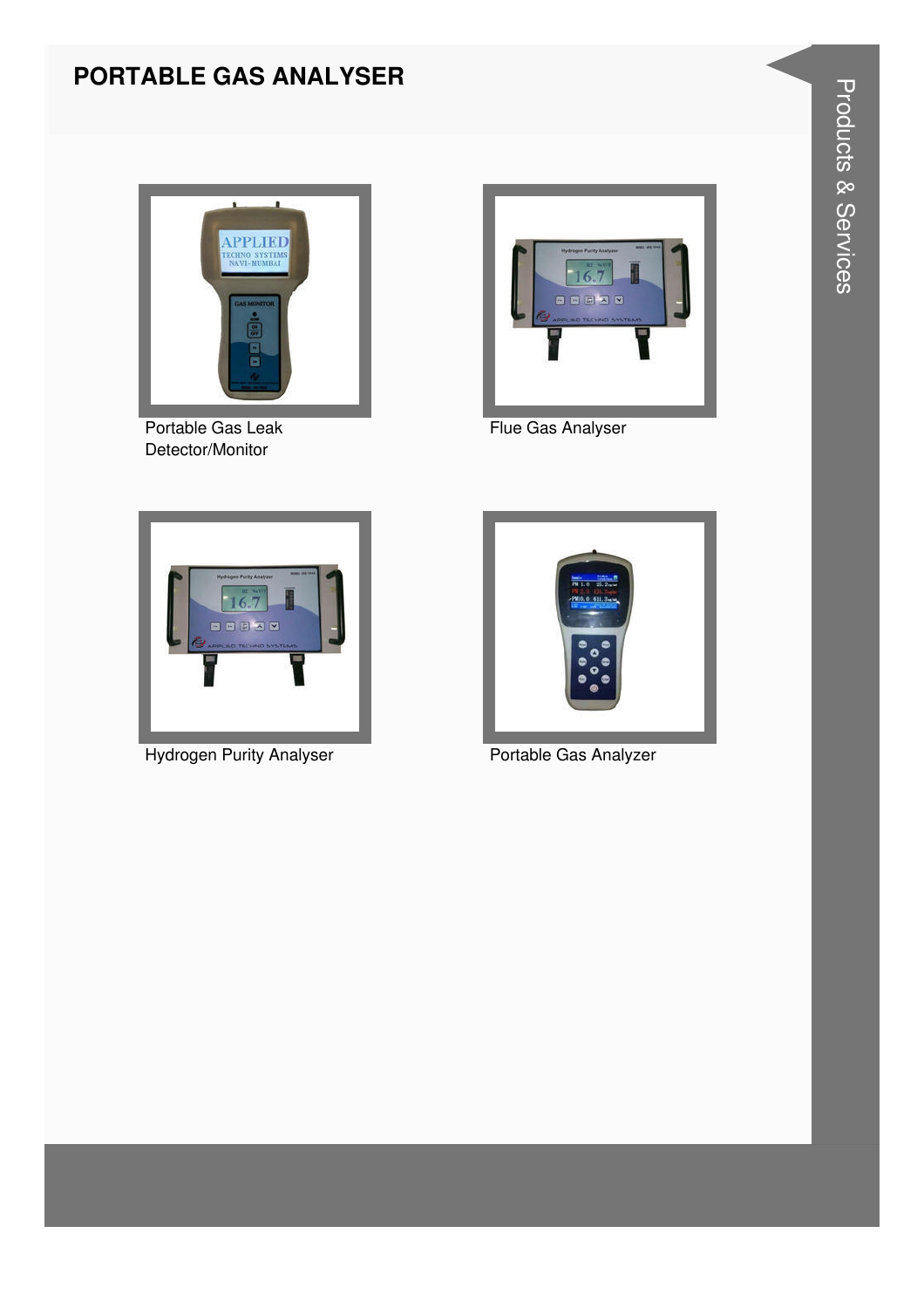#### **FIXED GAS MONITOR**



Multi Point Leak Detector



Online SO<sub>2</sub> Gas Leak Detector



SO2 Gas Leak Monitor



Online H2S Gas Leak Detector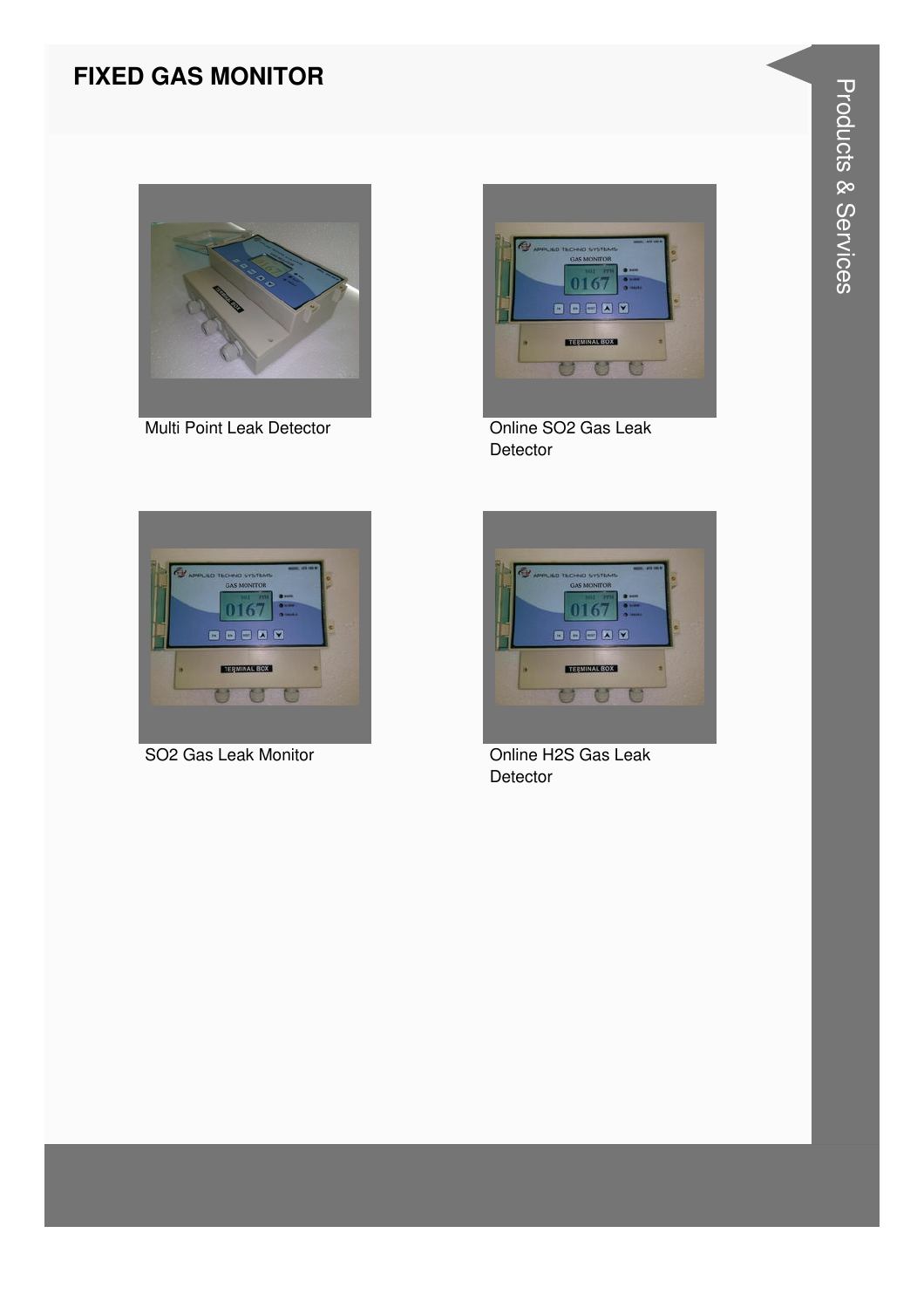#### **DUST PARTICULATE MONITOR**



**Dust Opacity Monitor** 



**Opacity Monitor** 



**Opacity Monitors** 



**Opacity Monitor**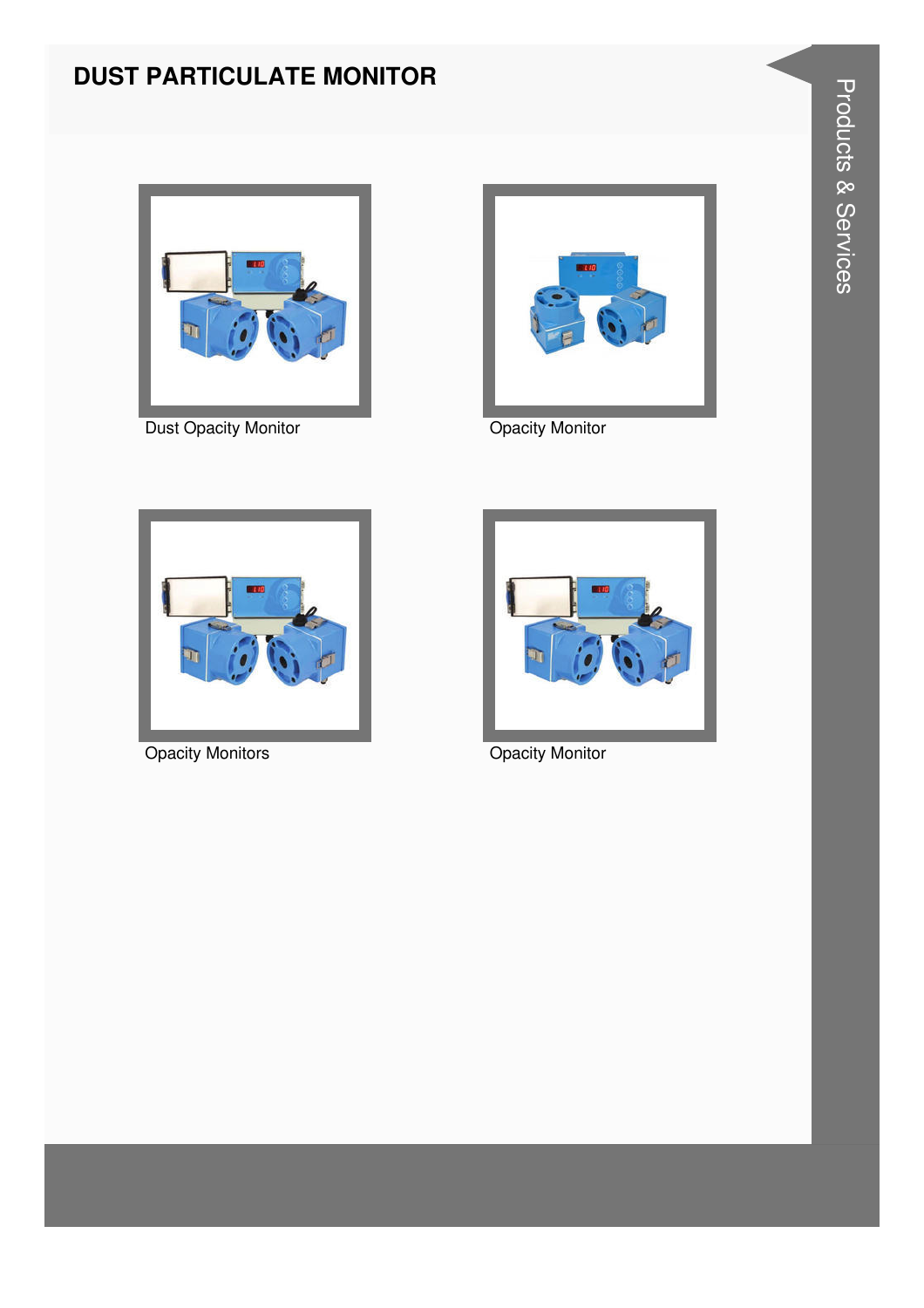#### **STACK GAS ANALYSER**



Online Stack Gas Analyzer



Handheld Oxygen Analyzer



**Stack Gas Analyzer** 



Flue Gas Analyser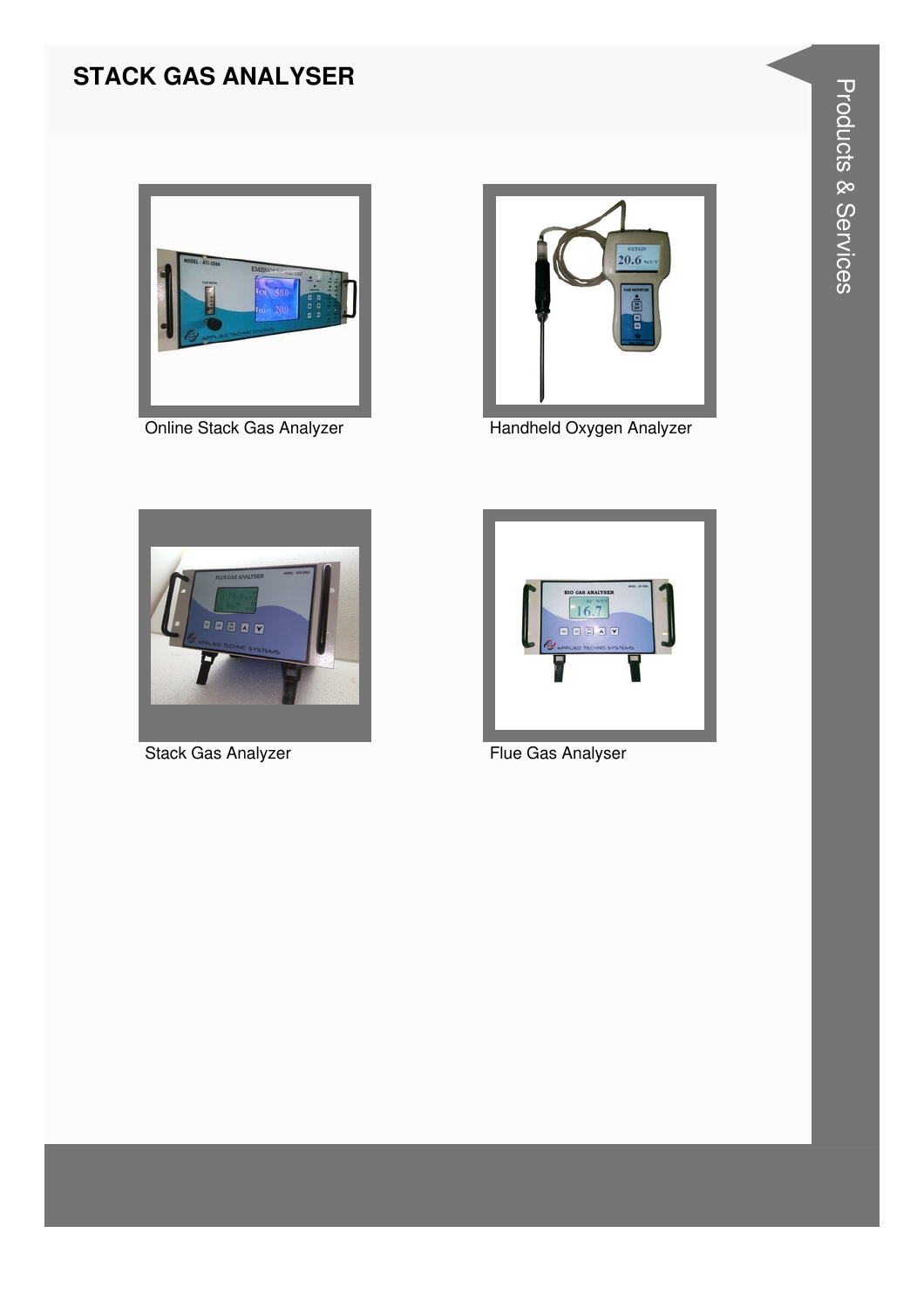#### **GAS ANALYZER**



Portable Carbon Dioxide **Purity Analyzer** 



Portable Gas Analyzer



Portable Hydrogen Purity Analyzer



Portable Oxygen Purity Analyzer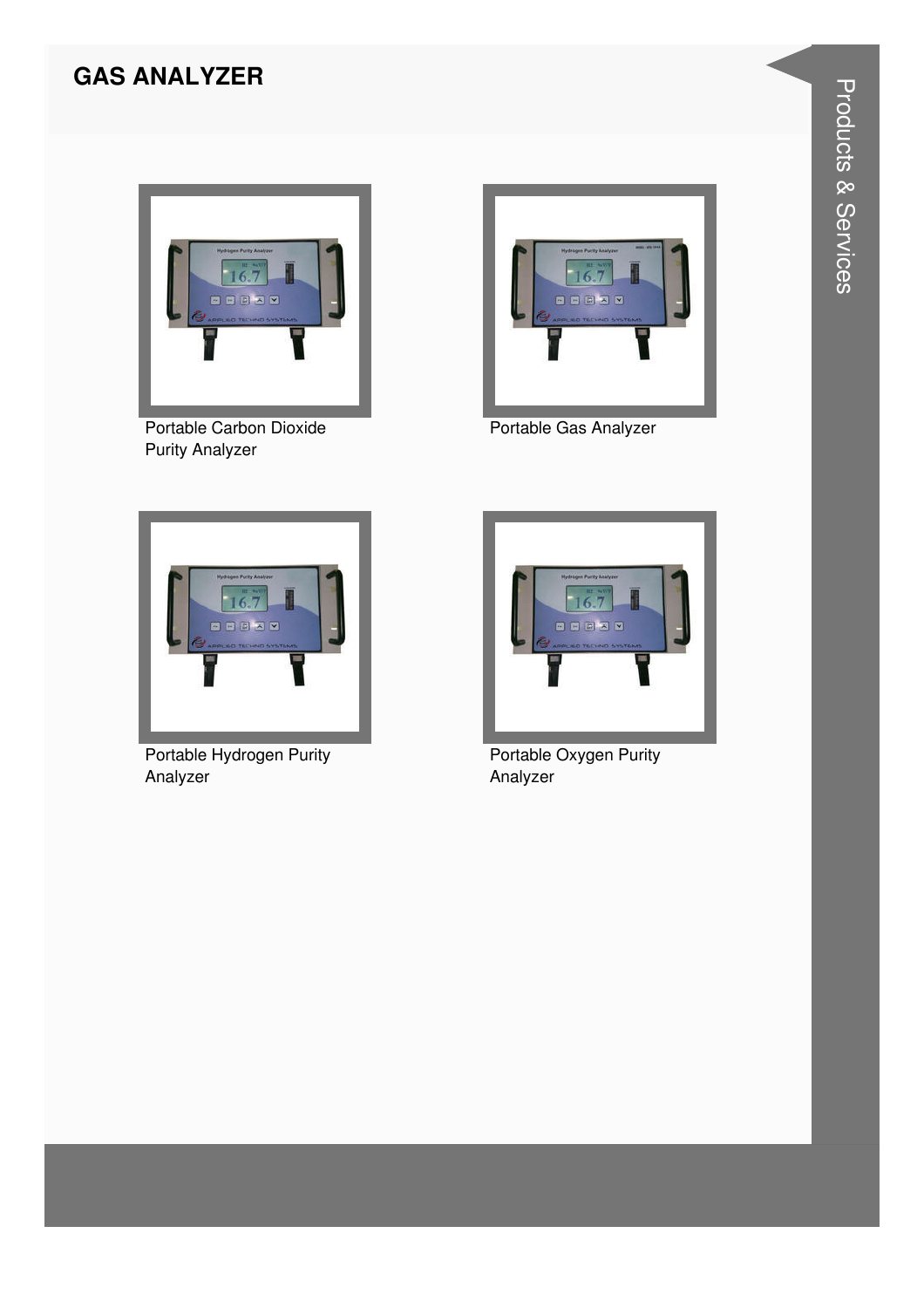#### **CONTINUOUS EMISSION MONITORING SYSTEMS OCEMS**



Online Continuous Emissions Monitoring Systems (OCEMS)



Online Continuous Emission Monitoring System OCEMS



Online SOX and NOX Analyzer



Online Stack PM Analyzer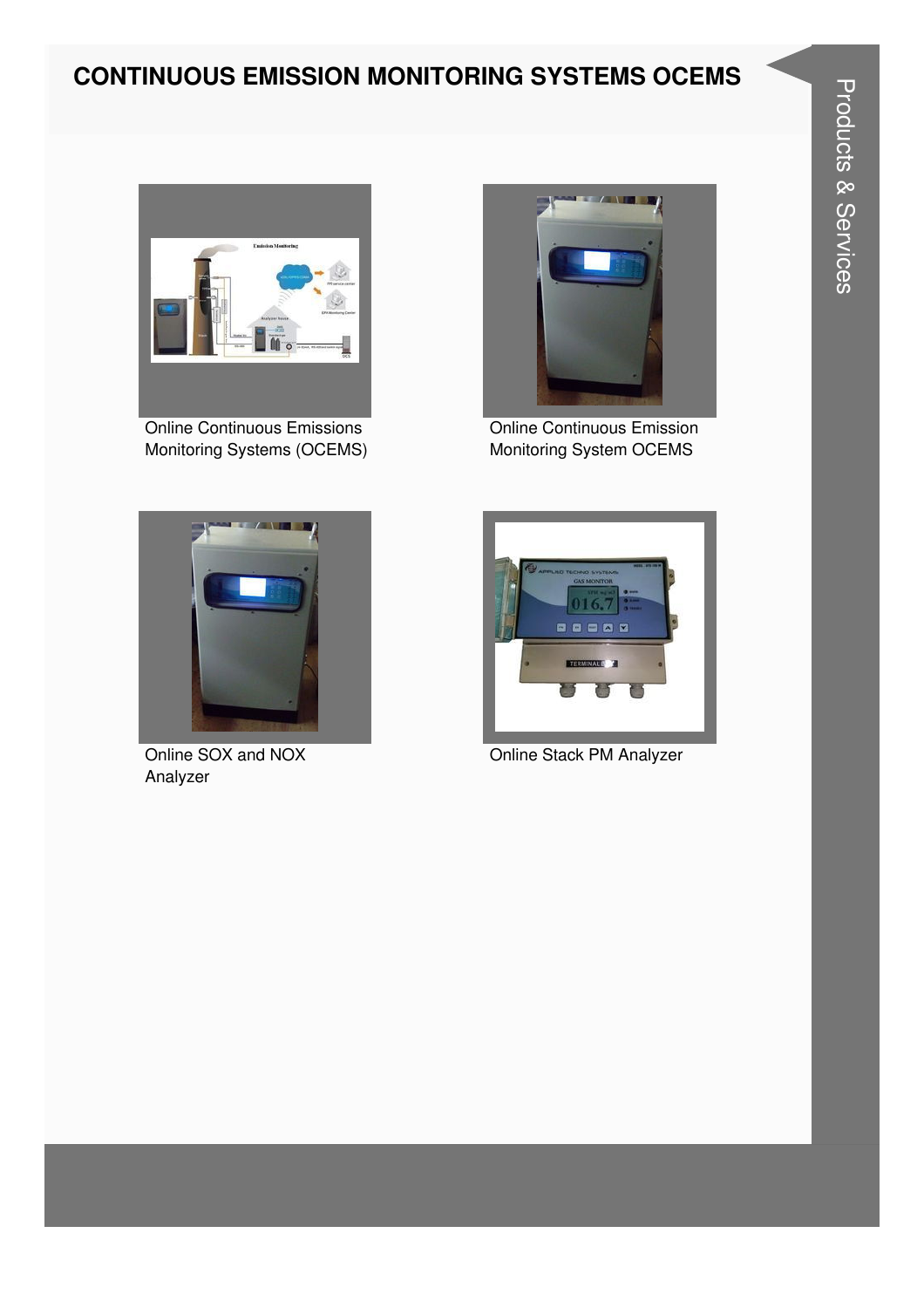#### **OXYGEN MONITORS**



Oxygen Meter



confined Space Oxygen Gas Leak Monitor



Confined Space Oxygen Gas Leak Detector



Oxygen Gas Sensor Transmitter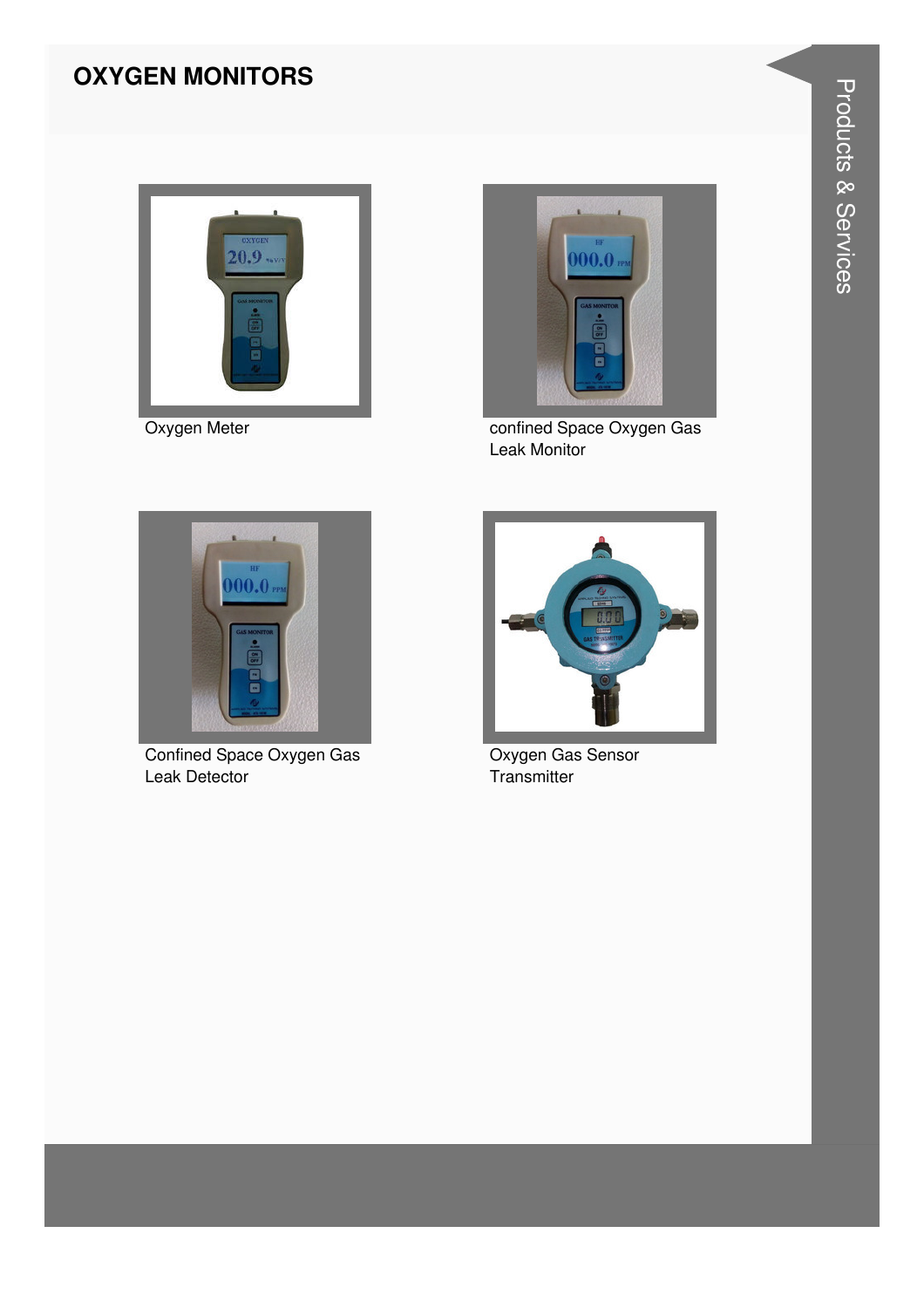#### **FIXED DEW POINT METER**



Digital Online Dew Point Meter



Digital Online Dew Point Analyzer



**Online Dew Point Meter** 



**Dew Point Meter**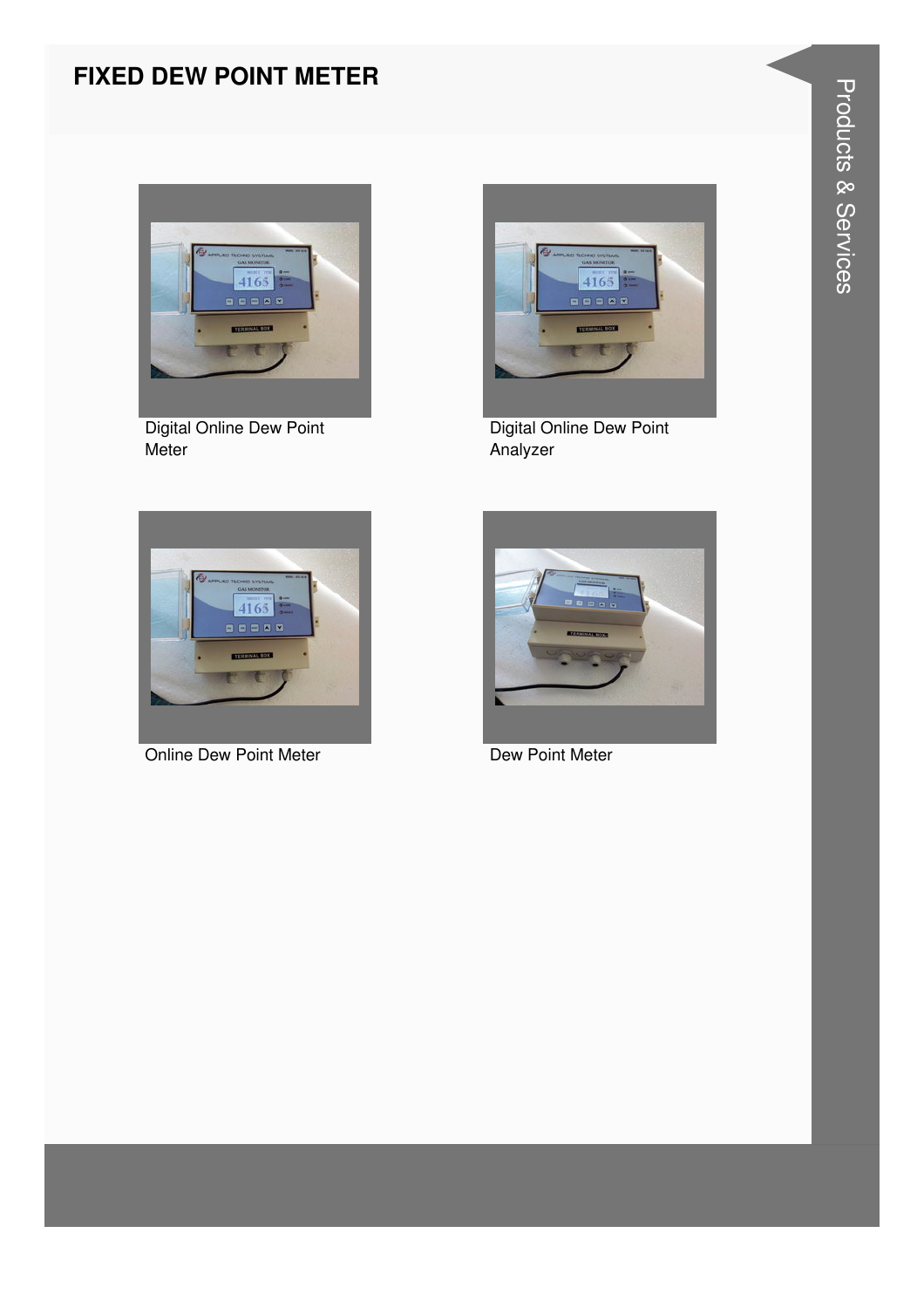#### **WATER QUALITY MONITOR**





PH Meter TDS (Total Dissolved Solid )Meter



**Conductivity Meter pH Controllers** 

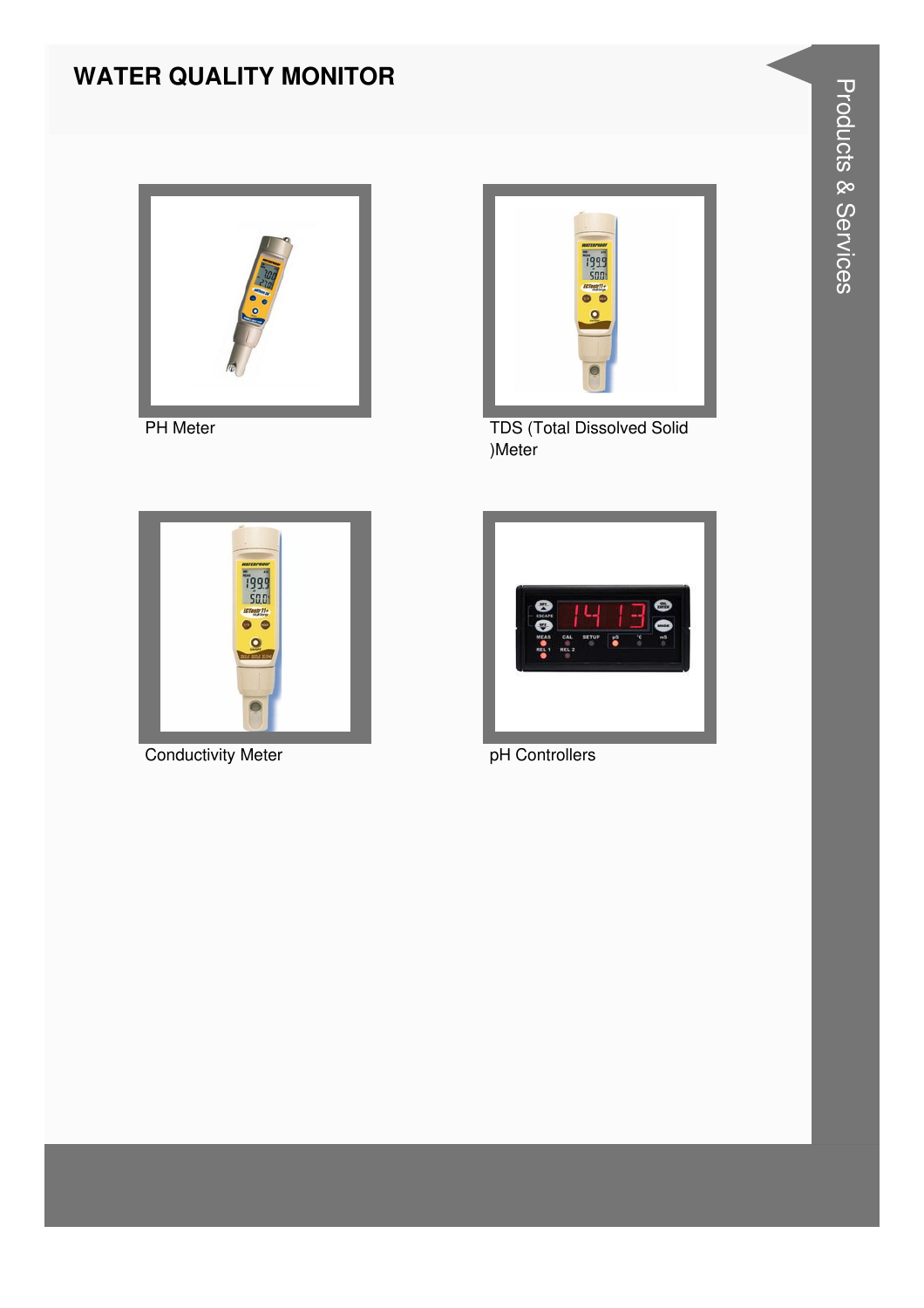#### **ONLINE DEW POINT METER**





Online Dew Point Analyzer **Online Dew Point Monitor** 





Dew Point Transmitter **Dew Point Monitor** Online Dew Point Monitor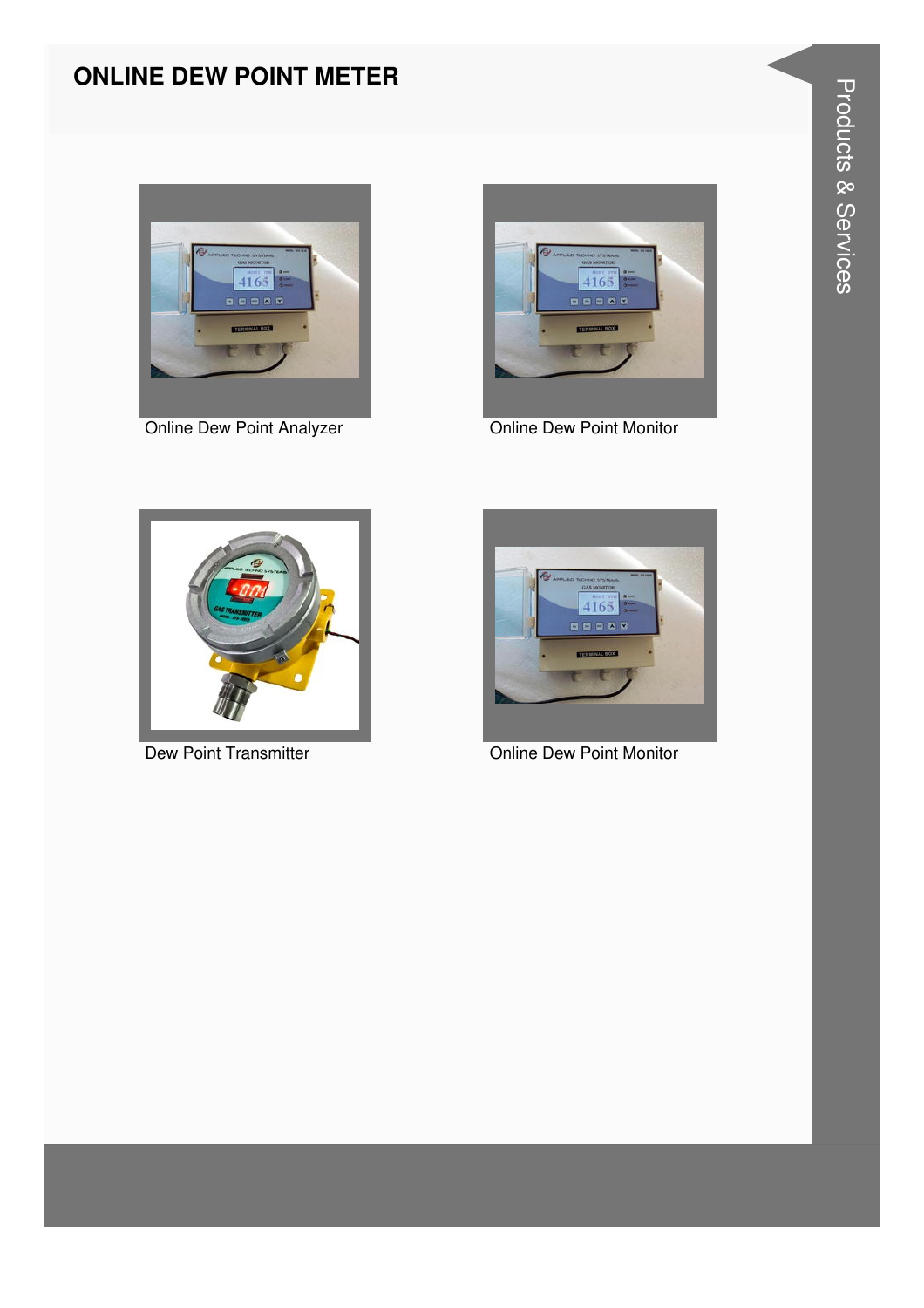#### **INDOOR AIR QUALITY MONITOR**





Dust Monitor PM 2.5 Monitor





Air Quality Monitor **Portable Dust Monitor** Portable Dust Monitor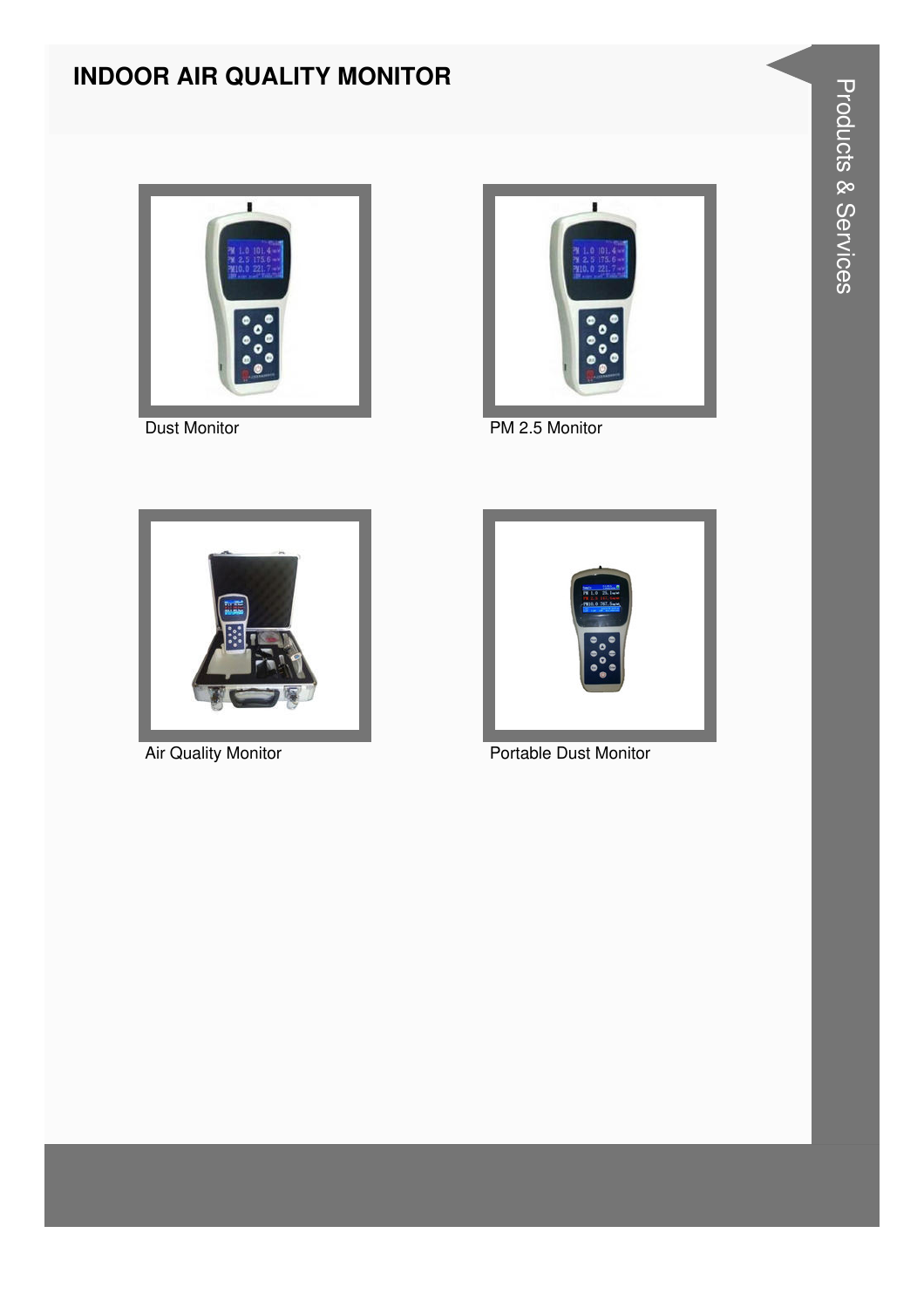#### **BIOGAS ANALYZERS**



Portable Biogas Analyzer



**Biogas Analyzer** 



Methane Gas Analyser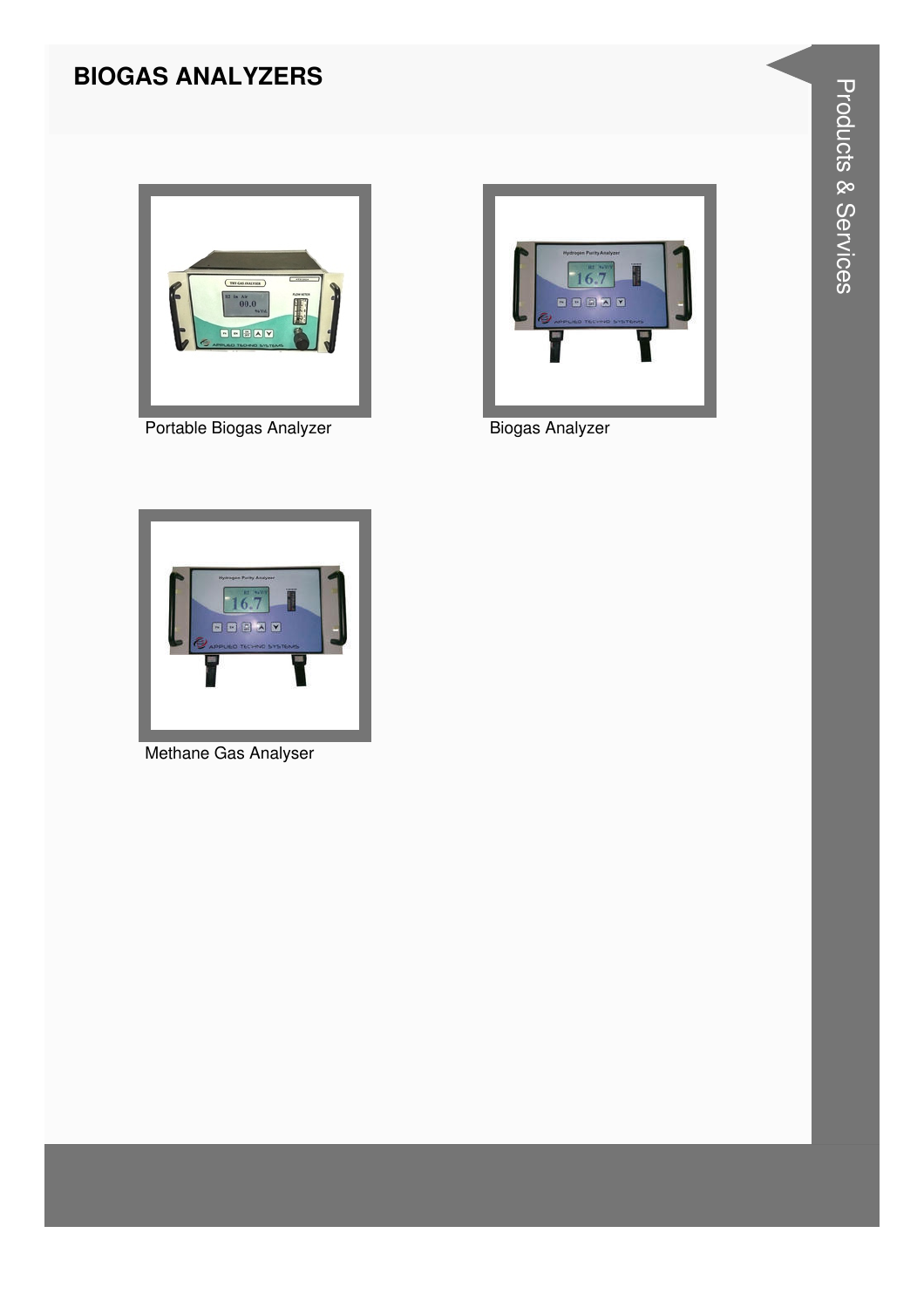#### **FLUE GAS ANALYSERS**



Exhaust Gas Analyzer



Flue Gas Analyzer



**Fuel Efficiency Analyzer**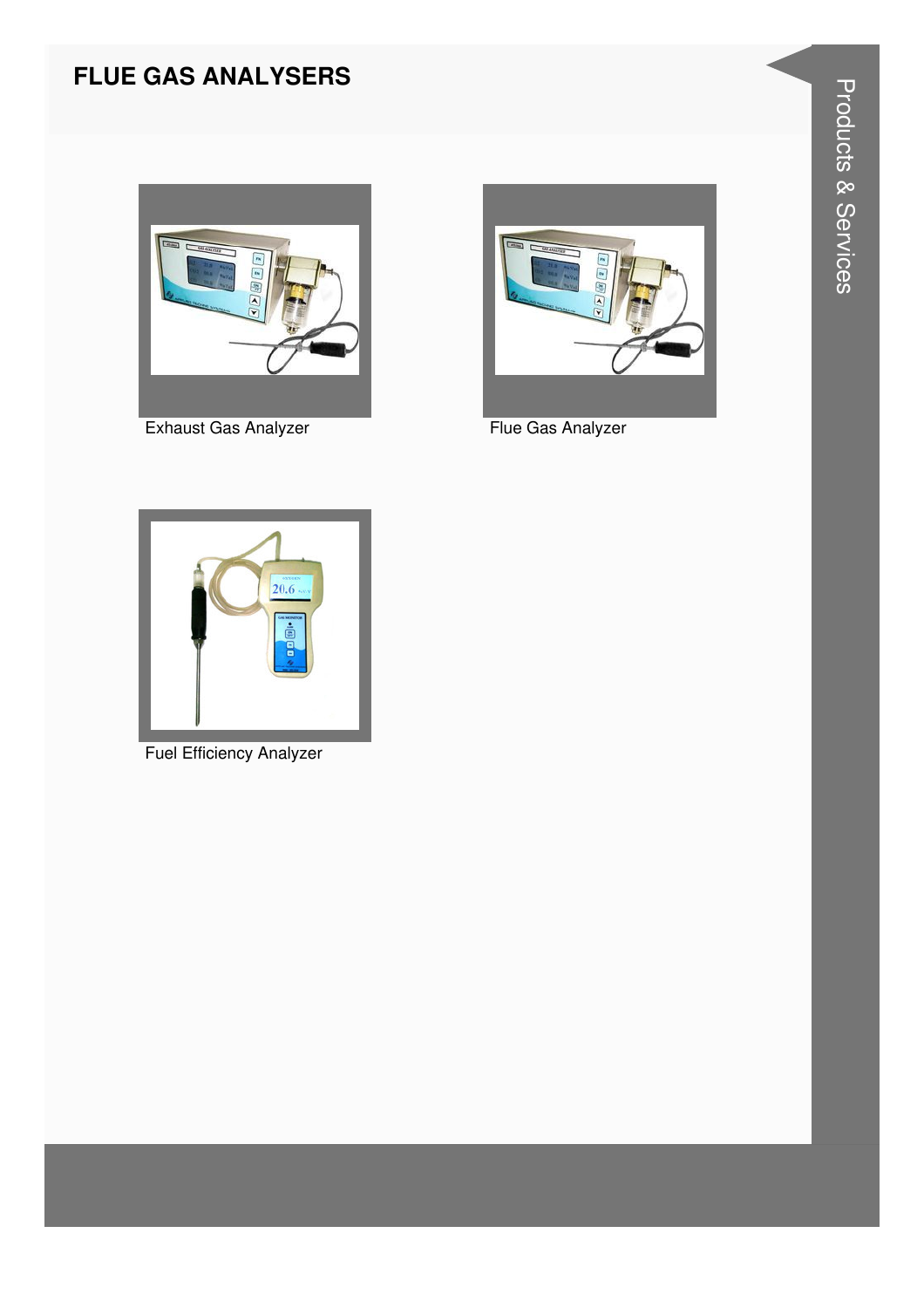#### **STACK EMISSION ANALYSERS**



Online Continuous Stack Emissions Monitoring Systems



Stack Emission Monitoring Systems



Gas Analyzer with Real Time Data Transmission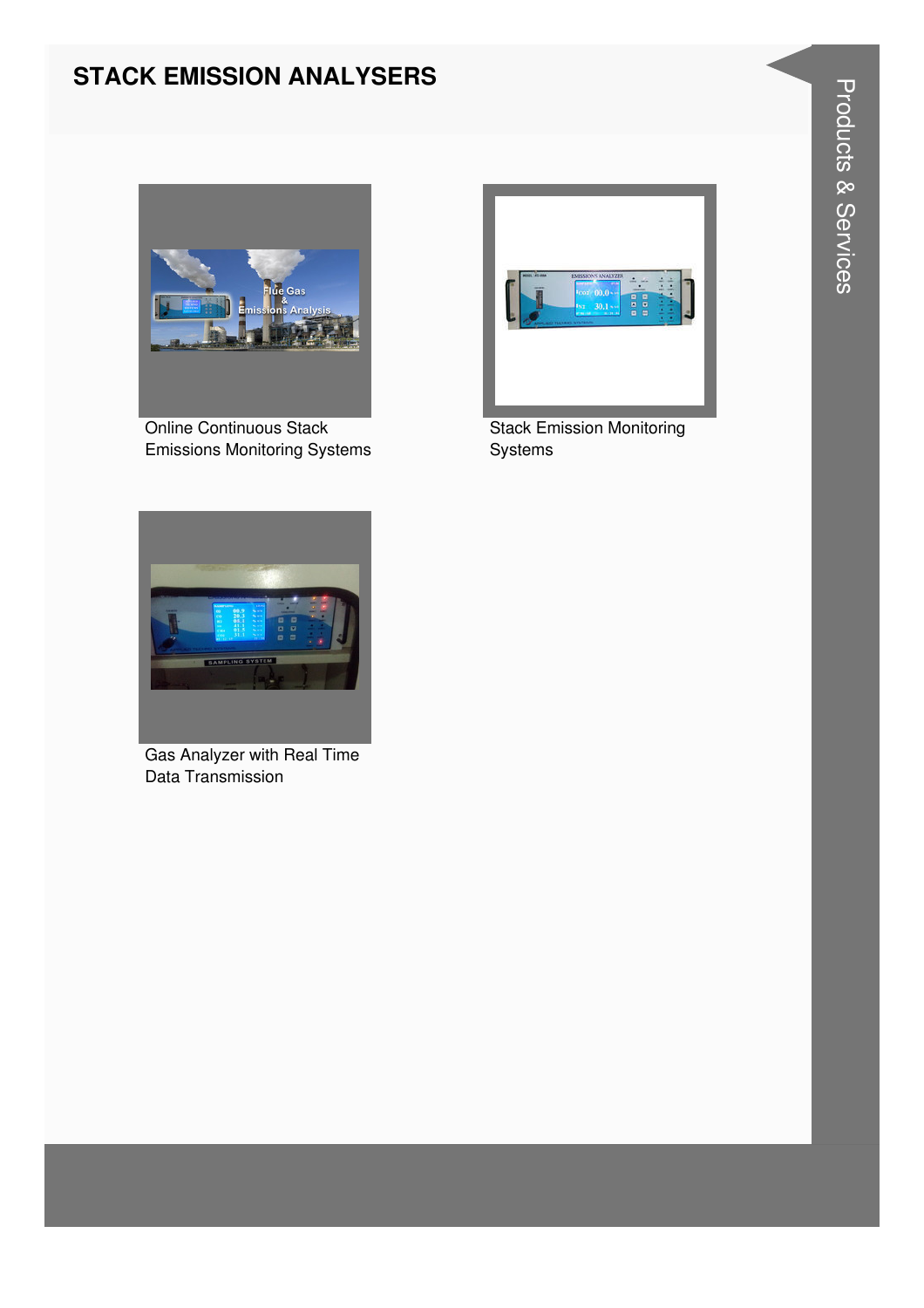#### **ONLINE EFFLUENT MONITORING SYSTEMS**



Real Time Online Effluent **Monitoring Systems** 



**Online Effluent Monitoring** Systems



Online Water Analyzer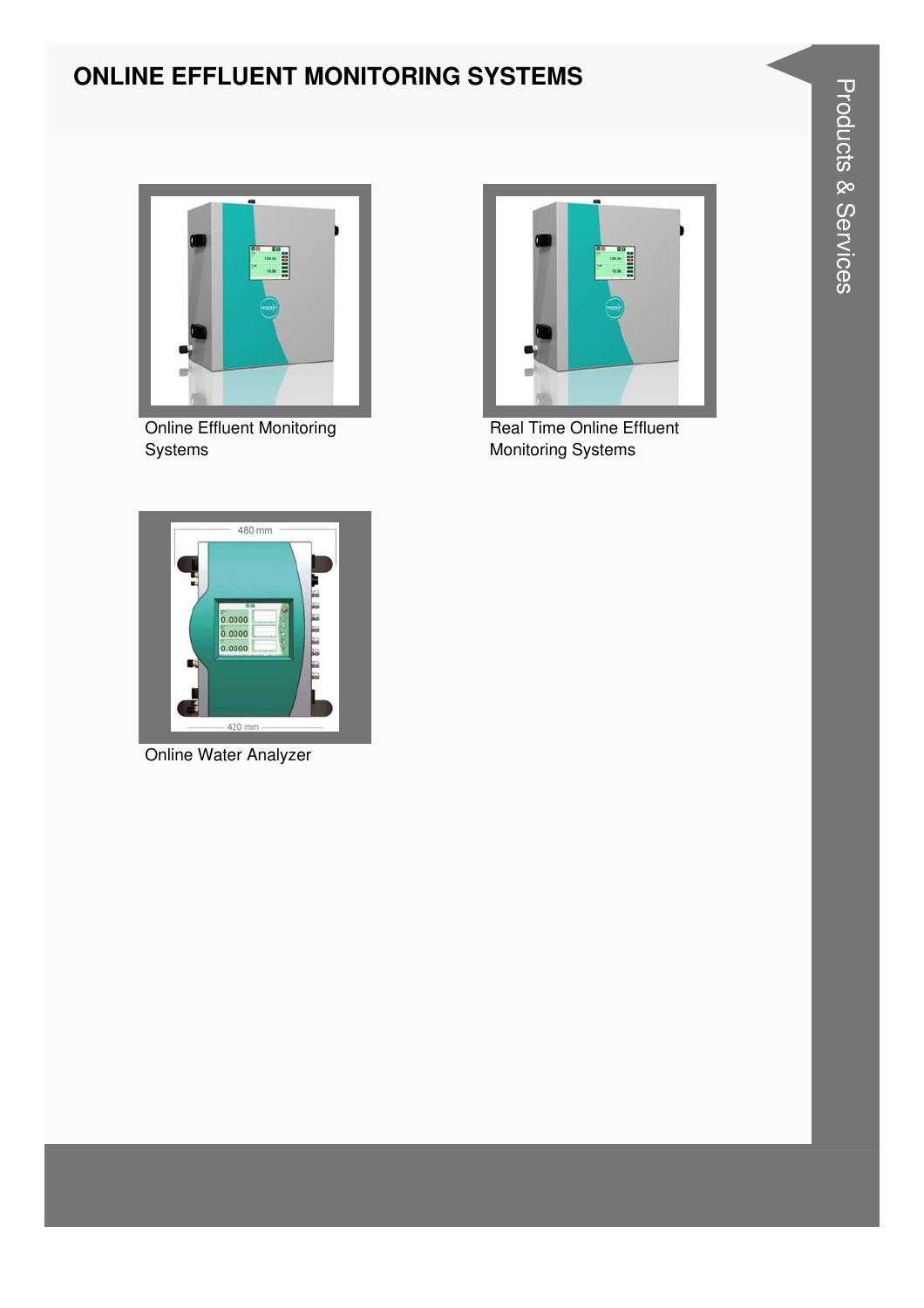#### **PH METER FOR LABORATORY**



PH Meter For Laboratory **CONLINE CONLINE PH Indicator** 





PH Indicators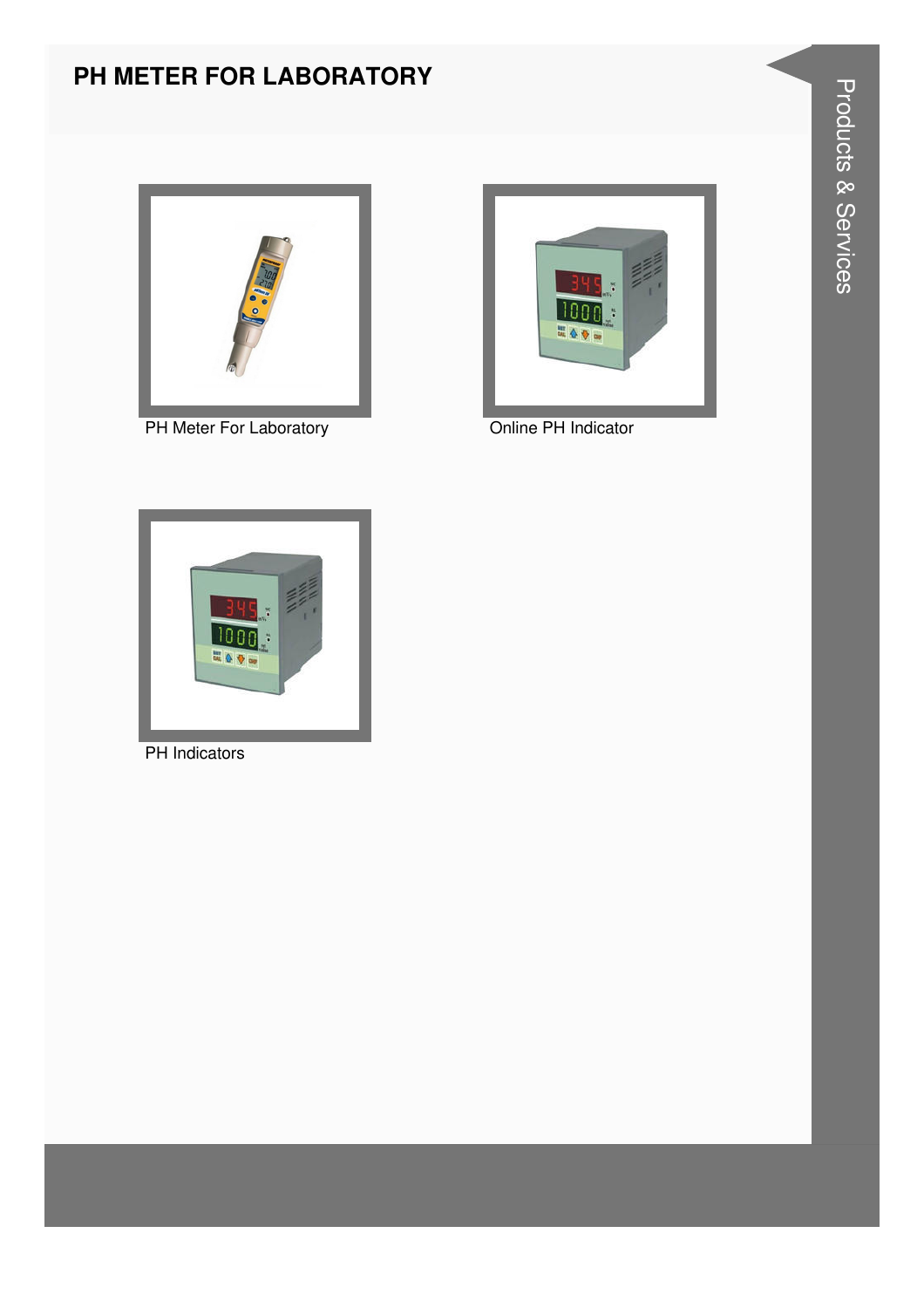## Factsheet

| Year of Establishment            | : 2006              |
|----------------------------------|---------------------|
| <b>Nature of Business</b>        | : Manufacturer      |
| <b>Total Number of Employees</b> | $: 11$ to 25 People |